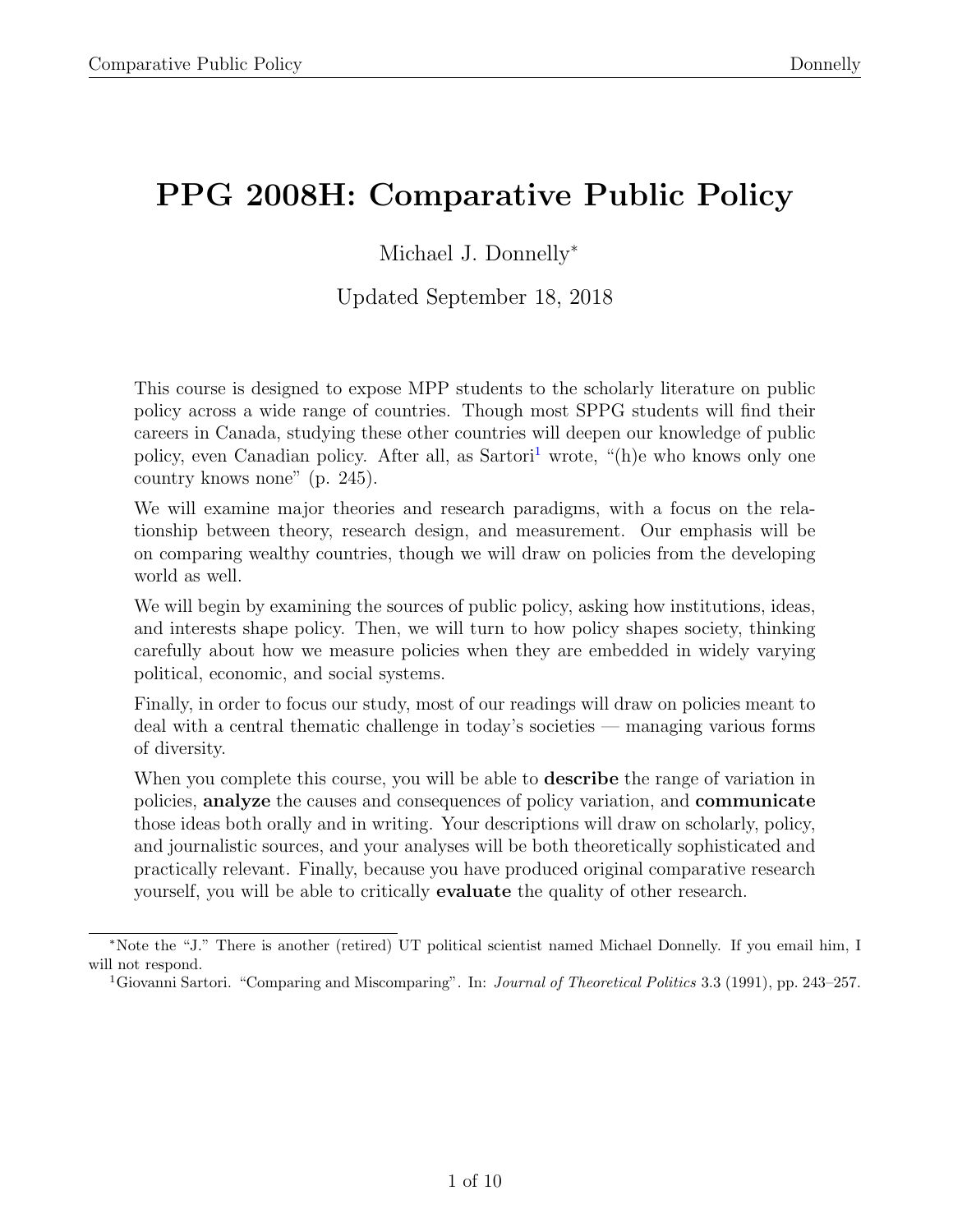# 1 Contact Information

Office: SS 3105 Office Phone: 416-978-0344 Email: [mj.donnelly@utoronto.ca](mailto:mj.donnelly@utoronto.ca) URL: <http://www.MichaelJDonnelly.net>

# 2 Prerequisites

This course has no prerequisites, though I assume you have some background knowledge of basic economics, basic theories of political behavior and political institutions, and basic statistics. If you do not have this background, please contact me before or during the first week of class to discuss preparations for the course.

# 3 Logistics

- Lectures: Wednesdays 10-12  $& 2-4$ , UC 314
- Michael's Office hours: 12:30-2:30pm on Mondays. Appointments by email are also available.
- Email policy: I will respond to all emails within **two working days**. If I have not gotten back to you by then, feel free to send a reminder. If you email me about an assignment less than two days before it is due, I cannot guarantee that I will respond in time for you to use my comments.

# 4 Course Requirements

Your final grade is based on participation, 3 short presentations, one short paper, and one long paper.

- **Participation** (total of 30%): I expect you to come to class having read the assigned materials and prepared to discuss them. Attendance is mandatory. You are professionals, so if you expect to miss class, or if you miss class unexpectedly, I expect you to let me know quickly.
	- Excused absences: If you expect to miss class, or if you miss class unexpectedly with a good reason, it is essential that you communicate with me. If you notify me of your Not $\bar{a}$ te absence, I will make a note, and typically ask you to submit a 1-2 page discussion of Bene! the week's readings. This response will summarize (1 para) and critique the argument of one or more (your choice) of the readings.
	- Class participation (15%): Most class sessions will include presentations, lectures, and discussions. Your participation in the discussions is important to you and to your classmates. I expect most students to contribute on any given day, and all students to contribute multiple times over the course of the semester.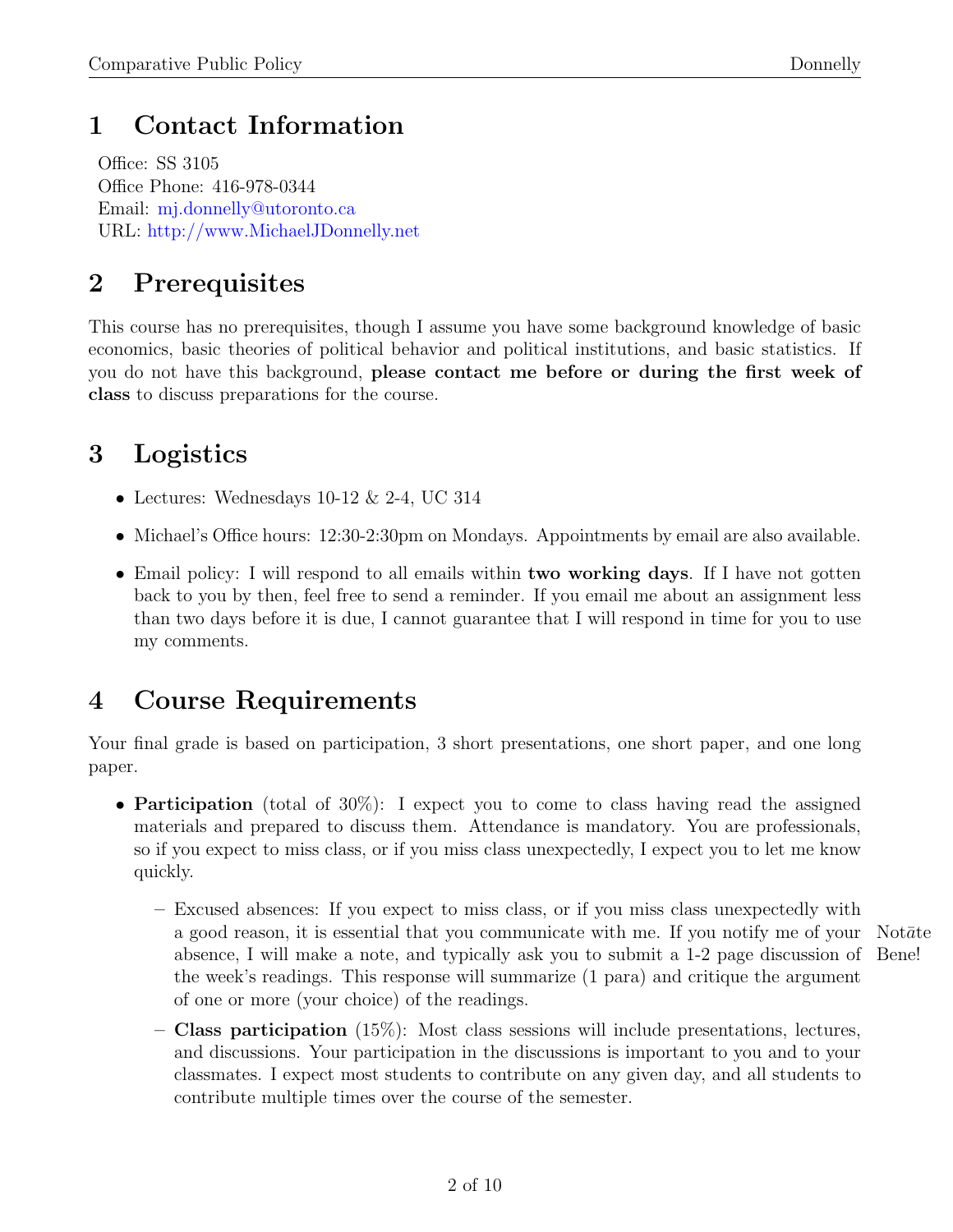- ∗ The Munk School is committed to creating and fostering a positive learning environment based on open communication, mutual respect, and inclusion. The School encourages behaviour that is welcoming, supportive, and respectful of cultural and individual differences at all times, both within and outside the classroom. In this course, each voice in the classroom has something of value to contribute to class discussion. Please respect the different experiences, beliefs and values expressed by your fellow students, faculty member(s), and guest speakers.
- ∗ This class allows the use of laptops for note-taking and looking up supporting information during lectures and activities, but checking emails, playing on Facebook, etc. is disrespectful and unprofessional. If you need to check your email, step out of class and return when you have finished.
- **Reading discussions**  $(3X5 = 15\%)$ : Each week from week 3-9 (October 3-November 14), two groups (to be assigned letters A-J) will be responsible for leading a discussion on each reading. One group will be assigned to summarize and justify (that is, identify the strong points of) an article or chapter, and another group will be assigned to critique (or identify the weak points of) that same reading. Each group should aim to present for 10-15 minutes. This will be followed by an open class discussion. Most weeks, we will do this twice (with four groups involved).
- Policy description  $(5\%)$ : In Week 2 (September 26), you will turn in a short description of the key aspects of some policy in two countries (not US or Canada). You may choose any policy. This should be 1 page, single spaced, and can include tables, figures, lists, or other means of clearly communicating the key aspects of that policy. Note: You may use a second page for citations, but not for any graded content.
- Long Paper (total of 65%): This is a group assignment. I will assign groups (numbered 1-5) in Week 2, based on your topical preferences. This research paper will be either an in depth comparison of the **cause(s)** or **consequence(s)** of a single policy. It may be a qualitative study of at least six countries or jurisdictions<sup>[2](#page-2-0)</sup> OR a quantitative examination of policy in a wider range of countries.
	- Topic Selection Memo  $(2\%)$ : In week four (October 10), you will submit a memo (500-1,000 words) detailing (1) the policy area you will examine, (3) an outline of your theory, and (4) a tentative list of cases or data. The theorization here should be tentative but detailed, so that I can tell whether you will be able to complete the project. It should identify the relevant literature, the approach you are taking, and a tentative thesis or hypothesis. I will not grade it on substance, but will grade it on completeness.
	- **Bibliography**  $(2\%)$ : In week five (**October 17**), you will submit an annotated bibliography for your paper. It should include 15-30 sources, which can be scholarly articles or books, government reports or web sites, primary sources, or other forms of information that you will use. Each entry should be followed by 2-3 sentences explaining the content and value of the source.

<span id="page-2-0"></span><sup>2</sup>You may also choose to examine three countries in at least two periods. For example, you may study British, French, and Australian housing policy before and after the Thatcher 'revolution,' providing you with a total of six cases.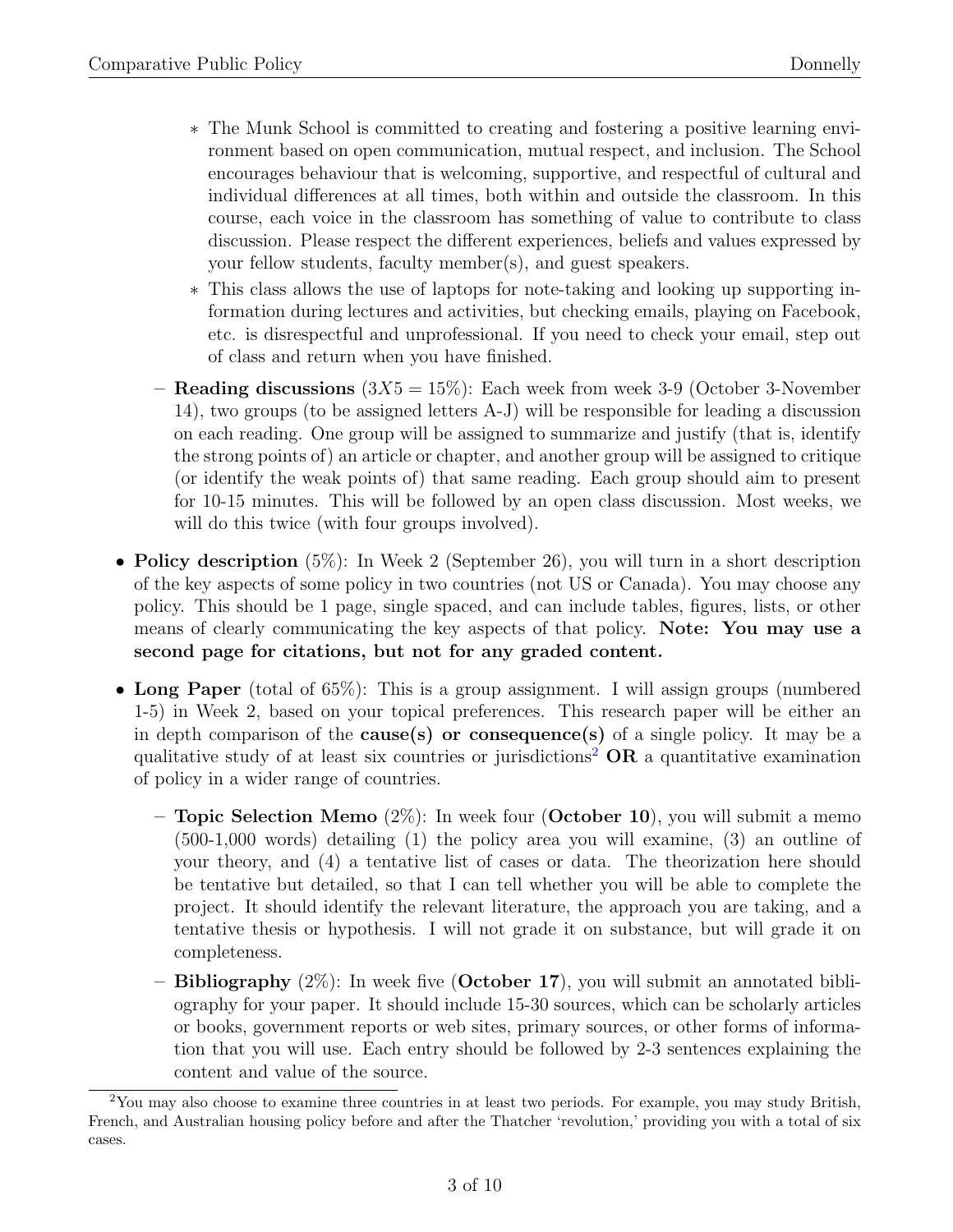- **Measurement Memo** (10%): In week six (**October 24**), you will submit a memo (750-1,500 words) describing your measurement strategy. This should detail your approach to measuring the policy output whose causes/consequences your paper is meant to identify, as well as those causes or consequences. For each, you should include:
	- 1. The underlying concept you want to measure
	- 2. The type of measurement (i.e. a typology, a ranking, ordered categories, continuous variable, etc.)
	- 3. The measurement strategy and its justification (i.e. how it relates to the underlying concept)
	- 4. A tentative application of that measurement strategy to at least 3 cases, so that the reader can judge the credibility of your approach

Submit this online (where it will be graded for completeness), and bring a **hard copies** to class, where we will exchange them and discuss them with each other.

- Rough Draft (1%): You should submit a rough draft before class during Week 10 (November 21). This should be a complete paper. I will not grade it on substance, but will grade it on completeness.
- Final Oral Presentations (10%): During weeks 10-12 (November 21-December 5), each group will give a 30 minute formal presentation of their paper, and then lead a discussion on the topic. The goal is to (1) communicate your argument (2) get feedback from your peers and (3) help your colleagues understand the broader policy area.
- Feedback (10%): This is an individual assignment. You owe your peers careful reads of their papers and good advice on how to improve them. It is due December 5
- **Final draft** (30%): This is the final version of the paper. It is due at 11:59pm on December 12.

#### 4.1 Long Paper Details

This is a group paper. I will assign groups in Week 2. Qualitative papers should be about should cover six countries (or three countries at two time points) in about 8,000 words.[3](#page-3-0) Quantitative papers should be of similar length, and should include data from at least four countries over a substantial time period or 12 countries over a shorter time period. If you intend to write a quantitative paper, contact me early so we can make sure it is doable. You may mix quantitative and qualitative approaches.

The comparison should focus on their causes or consequences. You will examine the cases in order to clarify the criteria by which you measure the concepts under consideration. You will not have space to describe every detail about each case, so you must make analytic choices. Pay careful attention to Table [1,](#page-5-0) which should guide your research and writing from the start. You should clearly describe the theoretical framework in which you are working and provide (initial) evidence for your theory. The evidence may be derived both from other scholarly research and from data appropriate to your argument.

<span id="page-3-0"></span><sup>&</sup>lt;sup>3</sup>Word counts are approximate. Write as much as you need to write to make your point. Brevity will be rewarded.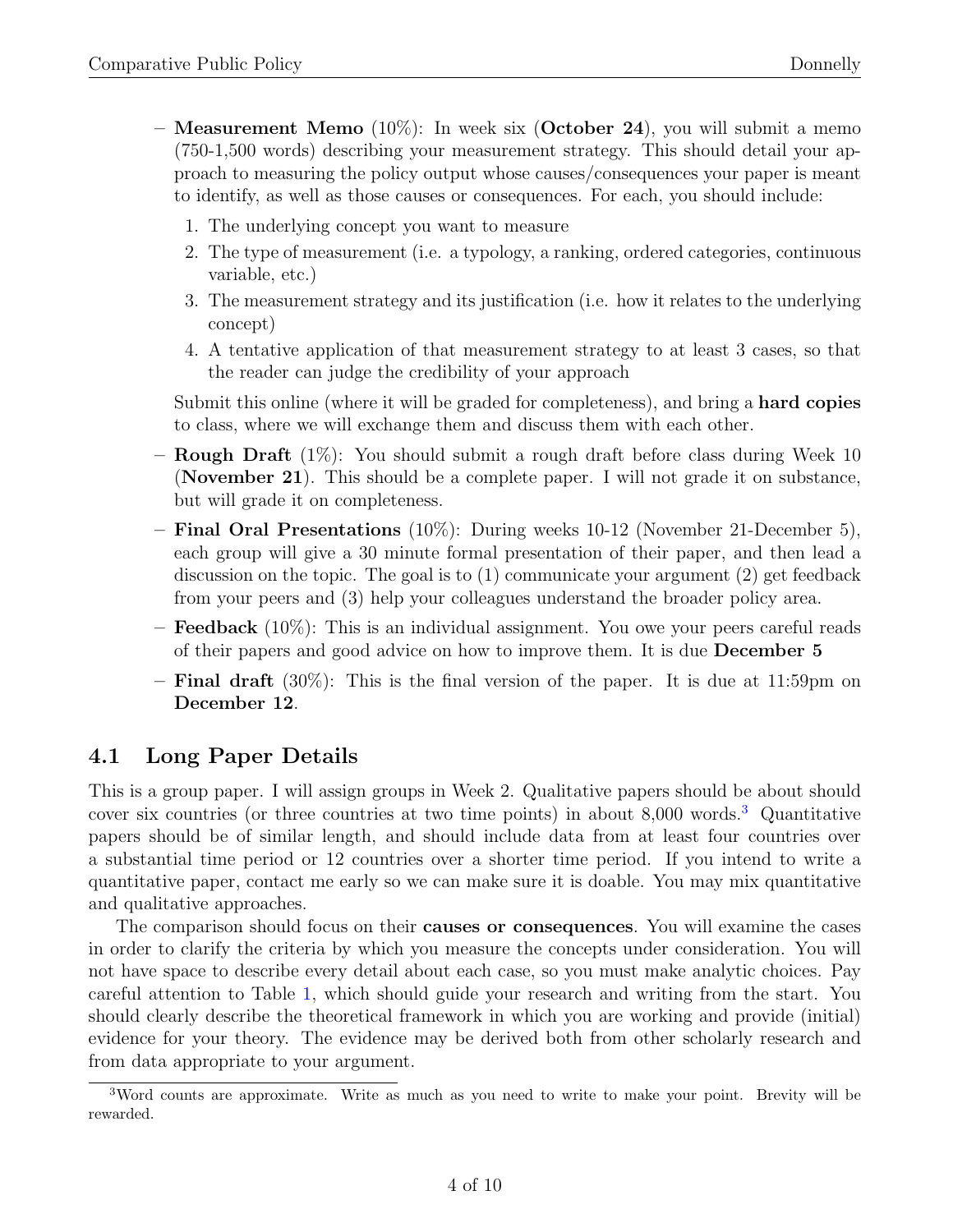Tables and Figures: This paper should present its argument in whatever form is most efficient. Frequently, that will mean incorporating tables and figures. When doing this, make sure to design them to highlight the main message.<sup>[4](#page-4-0)</sup> You should tell the reader the main takeaway both in text and in table/graphic form.

Formatting The paper should be structured such that an educated reader can skim it and understand the basic argument and evidence before reading it more carefully. That means including an abstract, section headings, etc. Since many of your readers (including the person grading them!) will print out the papers, please make sure to supplement the use of color with the use of different shading/plotting symbols. In other words, if red and blue appear as very slightly different shades of gray when printed, there needs to be another way that the information contained in the colors is communicated.

Collaboration I will assign paper groups based on a survey that I will send around during the first week of classes. From there, you are responsible for developing a topic and dividing the work as you see fit. There are many models of successful collaboration. Since paper groups will have 3-5 members, there is some opportunity to divide the research and writing according to comparative advantage, especially if you have pre-existing knowledge of particular countries or research techniques. However, since anything your group submits will have your name on it, everyone should be accountable for every piece of the paper. As you are all professionals, I do not anticipate any serious disagreements. If you do encounter issues, get in touch with me early in the process.

## 5 General rules for assignments

Submission All assignments will be submitted directly through Canvas.<sup>[5](#page-4-1)</sup> In the case of the rough draft, this will randomly give you access to two of your classmates' rough drafts for your comments.

For record-keeping purposes, all authors should submit all assignments. You will receive the same grade, but in order to make sure everyone gets credit, separate copies must be submitted on Canvas.

Plagiarism Plagiarism and other violations of academic integrity will not be tolerated. See the university policies<sup>[6](#page-4-2)</sup> for more details. The Writing Center<sup>[7](#page-4-3)</sup> can also assist you in avoiding plagiarism.

Citations, formatting, and style In all written work, you may use any standard format and any citation approach (in-text, footnotes, endnotes, etc.) that works for you. Just be consistent,

<span id="page-4-0"></span><sup>4</sup>For some thoughts on statistical graphics, see Andrew Gelman and Antony Unwin. "Infovis and Statistical Graphics: Different Goals, Different Looks". In: *Journal of Computational and Graphical Statistics* 22.1 (2013), pp. 2–28.

<span id="page-4-1"></span> $5$ All written work should be turned in to Canvas in .doc/.docx/.pdf format. Do not use a format, such as .pages, that makes me do work to convert it if I am not on a Mac.

<span id="page-4-2"></span><sup>6</sup>[http://www.utoronto.ca/academicintegrity](http://www.utoronto.ca/academicintegrity/)

<span id="page-4-3"></span><sup>7</sup><http://www.writing.utoronto.ca/home>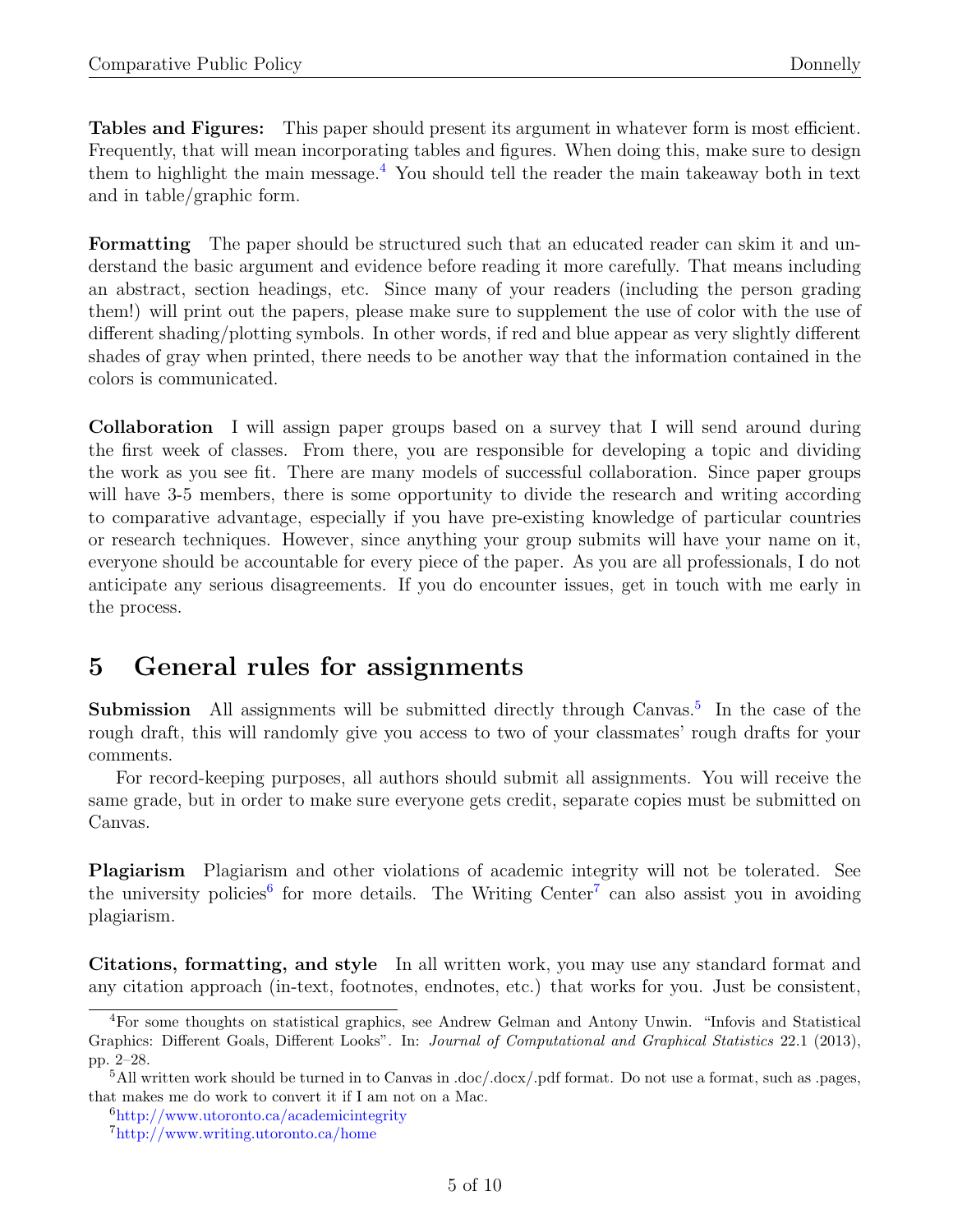<span id="page-5-0"></span>

|                       |                | Poor $(F/B-)$                           | $\mathrm{Fair}\ (\mathrm{B/B+})$              | Good $(A - / A)$     | Excellent $(A/A+$                                |
|-----------------------|----------------|-----------------------------------------|-----------------------------------------------|----------------------|--------------------------------------------------|
|                       |                |                                         | Coherent, but con-                            | Draws on existing    | Innovative or display-                           |
| Theoretical framework | $\circ$        |                                         | tains logical gaps,                           | literature, does not | ing clear grasp of un-                           |
|                       |                | incoherent<br>Missing or                | does not connect to                           | add to it or explain | derlying mechanisms                              |
|                       |                |                                         | other theories                                | nuances.             | and structures.                                  |
|                       |                | Do not vary in key                      | Vary on some $IV$ 's,                         |                      | Well chosen cases dis-                           |
| Case/data selection   | $\circ$        | independent vari-                       | but not those appro-                          | Well-chosen          | playing unusual or                               |
|                       |                | ables. Incorrect num-<br>ber of cases.  | priate to the theoreti-<br>cal framework.     | cases/data.          | striking insight.                                |
|                       |                |                                         | Mentions measure-                             |                      |                                                  |
| Measurement           | $\circ$        | consider<br>Does not                    | ment, but displays                            | Measures are appro-  | Measures display un-                             |
|                       |                | measurement issues.                     | illogical or poorly de-                       | priate for theory.   | usual insight.                                   |
|                       |                |                                         | signed measures.                              |                      |                                                  |
|                       |                |                                         | Overall organization                          |                      | Well-structured with                             |
| Organization          | $\overline{4}$ | Hard to follow.                         | levels display incoher-<br>is good, but lower | Well-structured      | good transitions and<br>all parts are clearly    |
|                       |                |                                         | ence                                          |                      | linked to thesis                                 |
| Writing               | $\overline{4}$ | Many grammati-<br>cal/spelling mistakes | A few mistakes or                             | Writing makes paper  | Exceptionally insight-<br>ful and creative writ- |
|                       |                |                                         | issues                                        | easy to follow       | mg                                               |
|                       |                |                                         |                                               | Clear, easy to un-   | Tables or graphics                               |
| Style and graphics    | $\overline{4}$ | nclear<br>Poor or un                    | Some useful graphics                          | derstand, and useful | that tell the story of                           |
|                       |                | graphics                                |                                               | graphics             | the paper in a partic-                           |
|                       |                |                                         |                                               |                      | ularly insightful way                            |

Table 1: Final Draft Criteria Table 1: Final Draft Criteria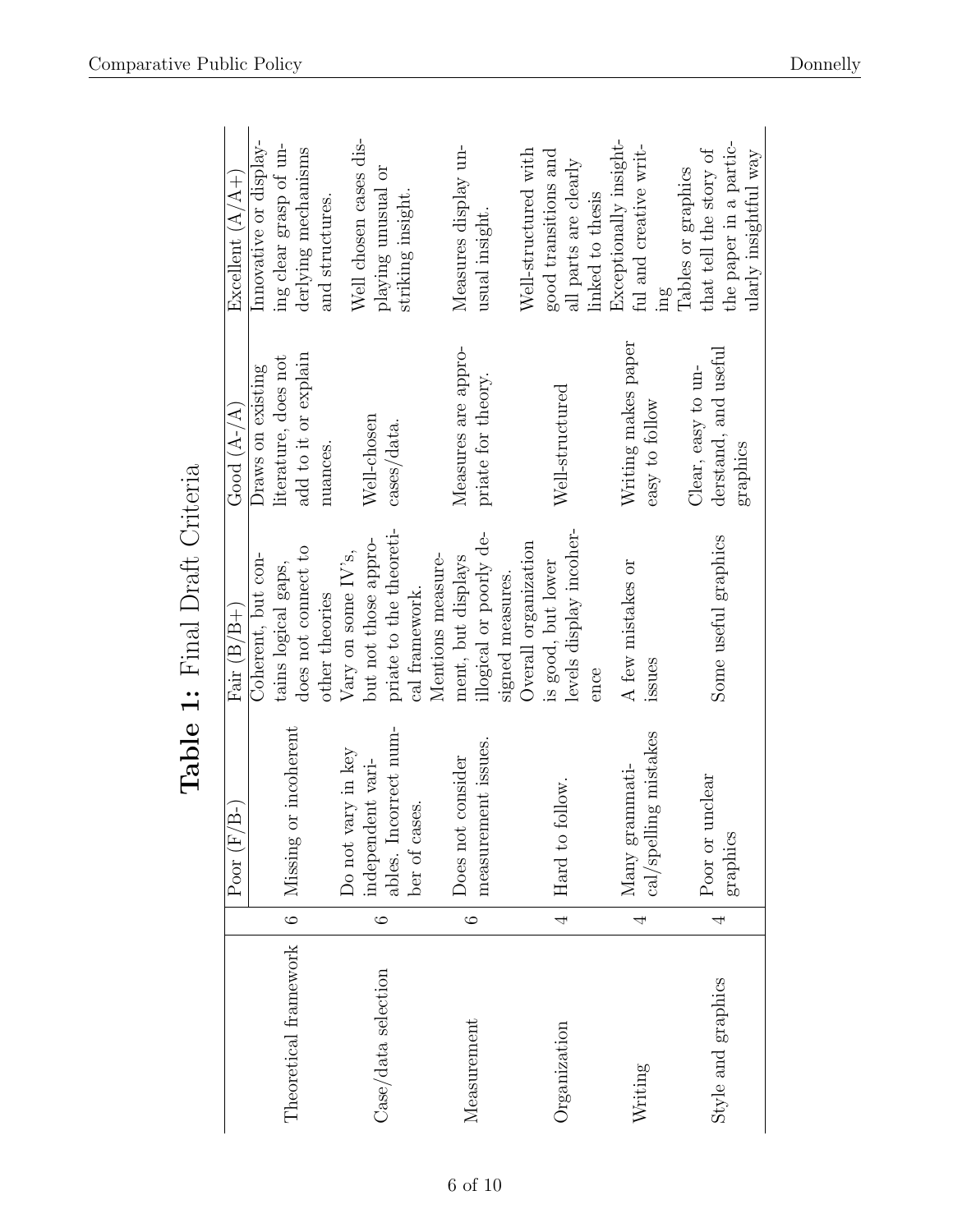and cite anything that is not common knowledge. Since you are professionals, I will pay close attention to issues of grammar, diction, and clarity.

## 6 Late Assignments and Appeals

Late assignments will receive deductions of 20% per day. When submitting to Canvas, recognize that it can be slow, and that can sometimes push your submission past the deadline. Similarly, it is sometimes down for maintenance. I will not grant extensions for normal Canvas delays, so make sure to leave yourself a time cushion.

Students are strongly advised to make rough drafts and hard copies before handing anything in and to keep those copies until after grades are posted on ROSI.

Grade appeals must be made in person<sup>[8](#page-6-0)</sup> within two weeks of receiving the grade. They must include a 100-200 word written statement of why the assignment deserves to be re-graded. The grade will change only in cases where the second grading is more than 10 points different from the first (i.e. a 60 will not be changed unless the second grading produces a score of  $70+$  or  $50-$ ). Grades can go up or down on the second grading.

## 7 Readings

Below, you will find a detailed listing of readings for each class session. Most classes will be based on one or two assigned articles or a short book (typically about three hours worth of reading). You should read carefully — though not necessarily comprehensively — and be prepared to discuss both the theory and the evidence. Some of the evidence is going to rely on knowledge - of history, statistics, or past work - that you do not have. That is to be expected. If you read the evidence and cannot understand exactly what it means, make sure to bring that up in your discussion question or in class. Starred (\*) readings are optional, though if your policy descriptions or your long paper on a related topic, you should certainly read them.

A note on reading critically All of the readings have been chosen to stimulate discussion, and none of them should be seen as above reproach. Indeed, the class is designed to help you be a sophisticated consumer of studies that claim to learn lessons by looking at multiple countries. Part of that means knowing how to spot an unwarranted assumption here or a dodgy measurement decision there. None of the readings are designed to deceive, but you should nonetheless read them with a sceptical eye.

We will use the following books, available in the bookstore, the library, or online:

- <span id="page-6-1"></span>• Gary King, Robert O Keohane, and Sidney Verba. *Designing Social Inquiry: Scientific* Inference in Qualitative Research. Princeton: Princeton University Press, 1994
- <span id="page-6-3"></span>• Rafaela Dancygier. *Immigration and Conflict in Europe*. Cambridge and New York: Cambridge University Press, 2010
- <span id="page-6-2"></span>• Ruud Koopmans et al. *Contested citizenship: Immigration and cultural diversity in Europe.* Minneapolis: University of Minnesota Press, 2005

<span id="page-6-0"></span><sup>&</sup>lt;sup>8</sup>In the case of the final paper, if you are out of town, we can arrange a Skype meeting.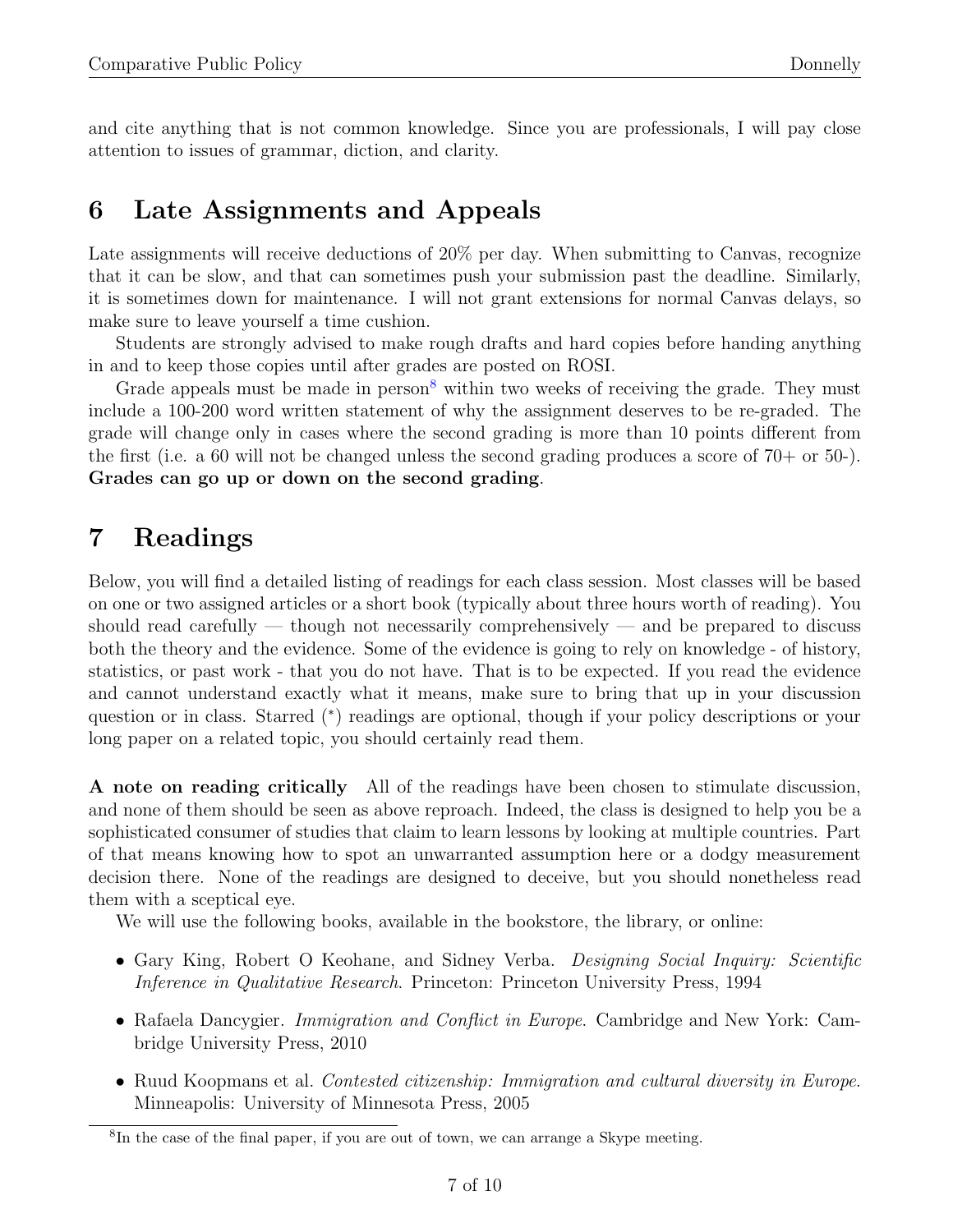You are expected to buy these books in hard copy and bring them to class when we are discussing them.

## 8 Course Outline

Week 1: Introductions, logistics, etc. September 19

- Robert Putnam. "E Pluribus Unum: Diversity and Community in the Twenty-First Century - The 2006 Johan Skytte Prize Lecture". In: Scandinavian Political Studies 30.2 (2007), pp. 137–174
- Woodrow Wilson. "The Study of Administration". In: Political Science Quarterly 2.2 (1887), pp. 197–222

Week 2: Competing theories of diversity policy September 26

- Evan S Lieberman and Prema Singh. "The Institutional Origins of Ethnic Violence". In: Comparative Politics 45.1 (2016), pp. 1–24
- Arend Lijphart. "The Puzzle of Indian Democracy : A Consociational Interpretation". In: The American Political Science Review 90.2 (1996), pp. 258–268

Week 3: Research design  $\qquad \qquad$  October 3

- (Pro A, Anti B) Chapters 1, 3, and 4 of King, Keohane, and Verba, *[Designing Social](#page-6-1)* [Inquiry: Scientific Inference in Qualitative Research](#page-6-1)
- (Pro C, Anti D) Dani Rodrik. "Why We Learn Nothing from Regressing Economic Growth on Policies". In: Seoul Journal of Economics 25.2 (2012), pp. 137–151. ISSN: 1225-0279. doi: [10.1017/CBO9781107415324.004](https://doi.org/10.1017/CBO9781107415324.004). arXiv: [arXiv:1011.1669v3](https://arxiv.org/abs/arXiv:1011.1669v3). url: <http://papers.ssrn.com/abstract=2083897>
- ∗ Stephen Chaudoin, Jude Hays, and Raymond Hicks. "Do We Really Know the WTO Cures Cancer?" In: British Journal of Political Science November (2016), pp. 1–26. ISSN: 14692112. DOI: [10.1017/S000712341600034X](https://doi.org/10.1017/S000712341600034X)

Week 4: Measuring and typologizing  $\sim$  October 10

- (Pro E, Anti F) Introduction and Chapters 1-3 of Koopmans et al., [Contested](#page-6-2) [citizenship](#page-6-2)
- (Pro G, Anti H) Christophe Bertossi and Jan Willem Duyvendak. "National models of immigrant integration: The costs for comparative research". In: Comparative European Politics 10.3 (2012), pp. 237–247

Week 5: Quantitative measurement Constanting Communication Correct Communication Correct October 17

• APSA - Migration and Citizenship. "Symposium: How to Measure Immigration Policies". In: *Migration and Citizenship* 1.2 (2013), pp.  $4-53$ Note: read the intro, conclusion, and two or three of the sections.

 $-$  (Pro - B, Anti - J) IMPIC (pp. 8-13) and IMPALA (pp. 15-21)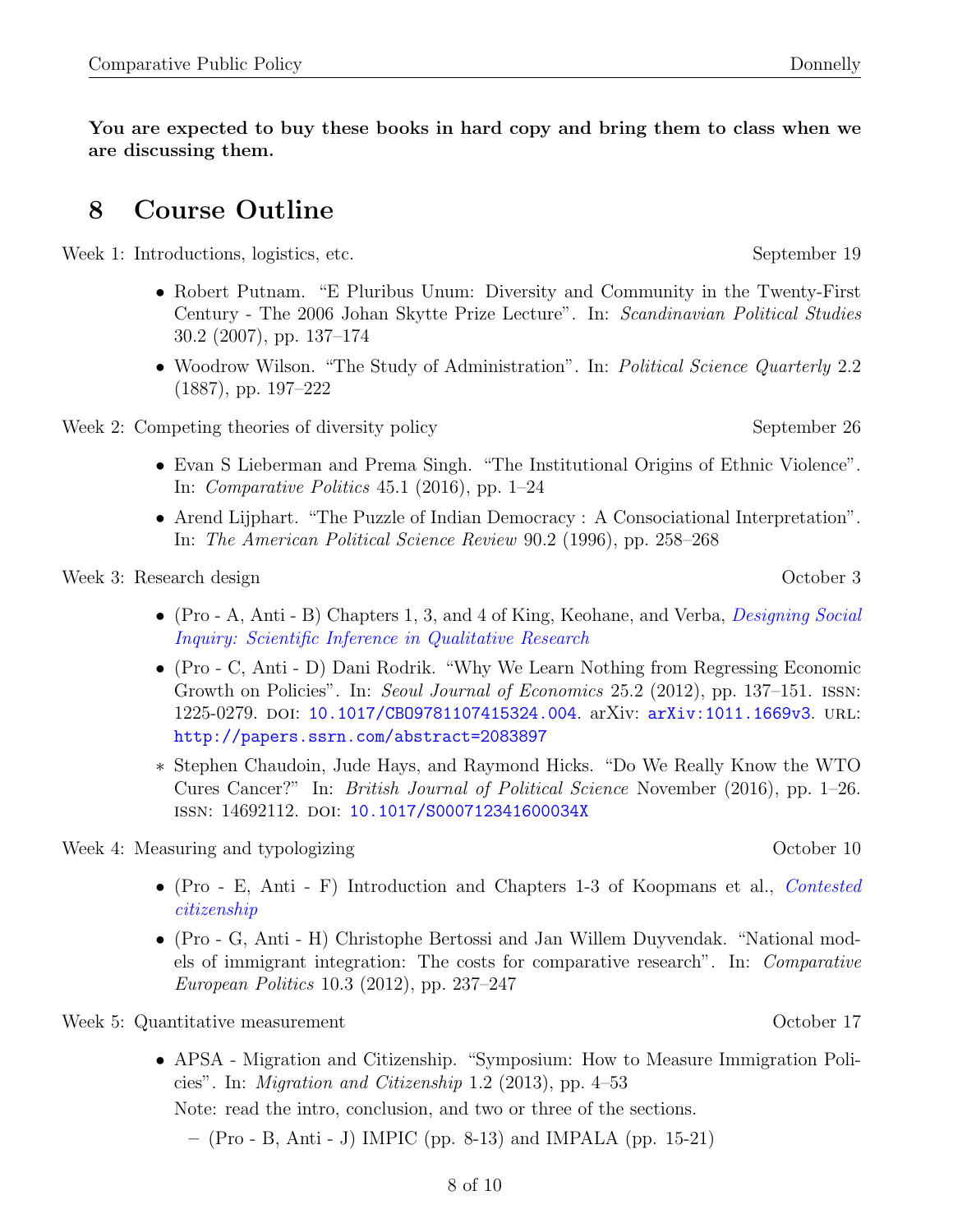– (Pro - A, Anti - I) Peters (pp. 28-33) and Ruhs (pp. 34-39)

• Jan Teorell et al. The QOG Standard Dataset 2018 Codebook. Gothenburg: The QoG Institute, 2018. url: [https://www.qogdata.pol.gu.se/data/qog\\_std\\_jan18.pdf](https://www.qogdata.pol.gu.se/data/qog_std_jan18.pdf) Note: Skim only

Week 6: LGBT Rights **October 24** 

- (Pro D, Anti E) Phillip M. Ayoub. "Cooperative transnationalism in contemporary Europe: Europeanization and political opportunities for LGBT mobilization in the European Union". In: European Political Science Review 5.02 (2012), pp. 279–310
- (Pro F, Anti C) Chapters 2 and 12 of Manon Tremblay, David Paternotte, and Carol Johnson, eds. The Lesbian and Gay Movement and the State: Comparative Insights into a Transformed Relationship. eBook. New York: Routledge, 2016. ISBN: 9781409410669. poi: [10.1177/1363460713481747](https://doi.org/10.1177/1363460713481747) Note: Electronic edition available through library

Week 7: Immigration and feedback **October 31** 

- Dancygier, *[Immigration and Conflict in Europe](#page-6-3)* Note: Read chapters 1-4 plus the conclusion
	- (Pro H, Anti A) Chapters 1-2
	- (Pro I, Anti G) Chapter 3
	- (Pro B, Anti J) Chapter 4
- ∗ Dal B´o et al. working paper (on Canvas)

Week 8: Diversity and the welfare state November 7

- (Pro F, Anti C) Chapter 6 of Alberto F Alesina and Edward L Glaeser. Fighting Poverty in the US and Europe. Oxford: Oxford University Press, 2004 (on Canvas)
- (Pro E, Anti D) H. Finseraas. "Poverty, ethnic minorities among the poor, and preferences for redistribution in European regions". In: Journal of European Social Policy 22.2 (2012), pp. 164–180

Week 9: Political integration of migrants November 14

- (Pro G, Anti I) Rafaela M. Dancygier. "Electoral rules or electoral leverage? explaining muslim representation in England". In: World Politics 66.2 (2014), pp. 229– 263. issn: 10863338. doi: [10.1017/S0043887114000021](https://doi.org/10.1017/S0043887114000021)
- (Pro J, Anti H) Sara Wallace Goodman. "Controlling immigration through language and country knowledge requirements". In: West European Politics 34.2 (2011), pp. 235– 255. issn: 01402382. doi: [10.1080/01402382.2011.546569](https://doi.org/10.1080/01402382.2011.546569)
- ∗ Jens Hainmueller, Dominik Hangartner, and Giuseppe Pietrantuono. "Naturalization fosters the long-term political integration of immigrants". In: Proceedings of the National Academy of Sciences 112.41 (2015), pp. 12651–12656. ISSN:  $0027-8424$ . DOI: [10.1073/pnas.1418794112](https://doi.org/10.1073/pnas.1418794112). url: [http://www.pnas.org/lookup/doi/10.1073/](http://www.pnas.org/lookup/doi/10.1073/pnas.1418794112) [pnas.1418794112](http://www.pnas.org/lookup/doi/10.1073/pnas.1418794112)